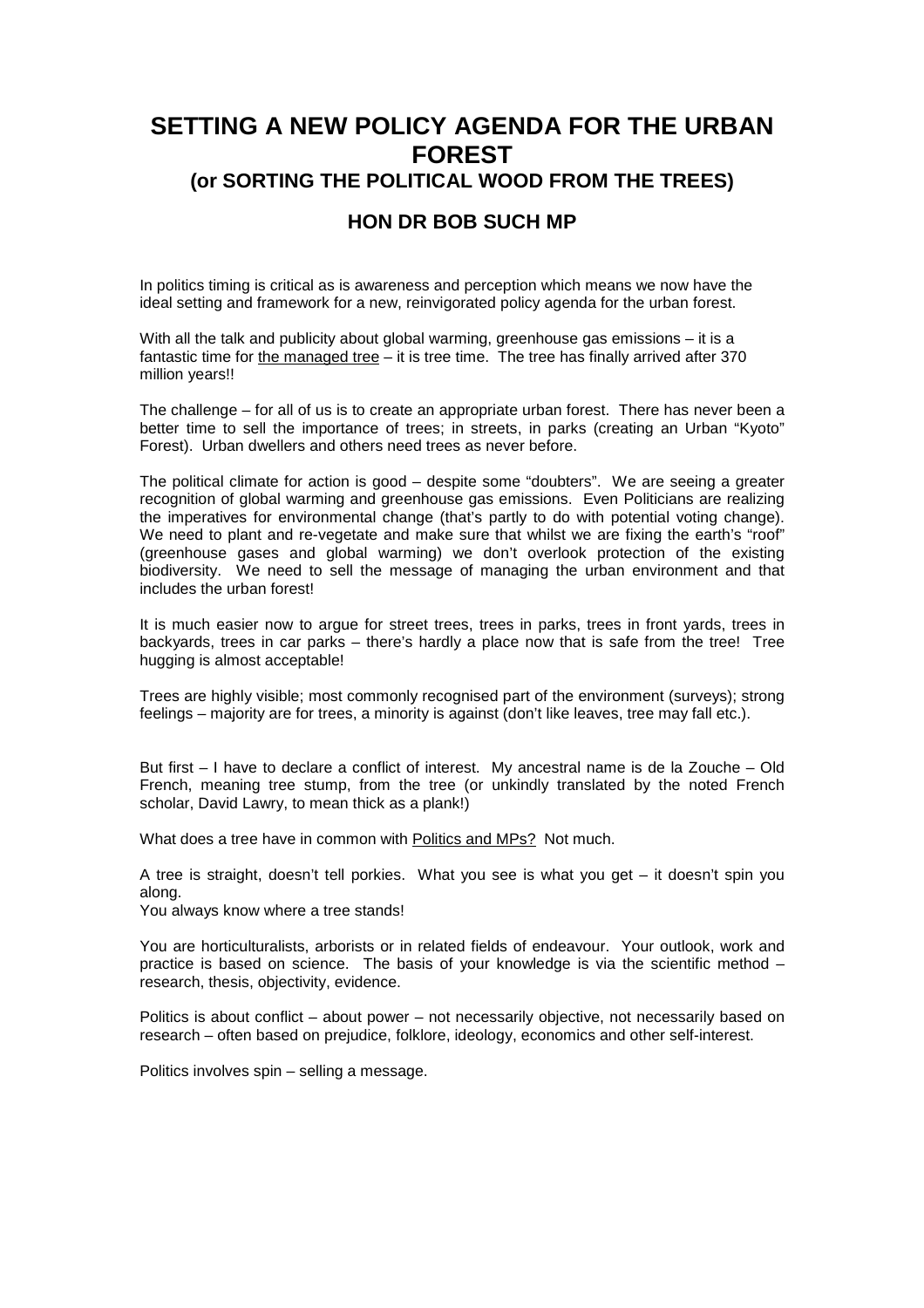Politics equals more than Party Politics. Whenever you have conflict you have politics. Not all governmental activity is political, eg selling a stamp – but if there is disagreement it is political – politics is everywhere – part of life – unavoidable. Ranges from oral persuasion to warfare (killing).

Why raise this?

Need to know arena you are dealing with. Know thy enemy! Need to know how to deal with issues which means engaging in politics and government at various levels!

Members of Parliament – poor scientific background in the main.

Minister for Water Security has expertise as a brewer – now that's vital science!

You, as arborists, horticulturalists etc, need to explain, educate, "campaign". Part of the message, not all green is good! (eg weeds, feral plants). Need to explain why!

Not all trees are equal (but is any tree better than no tree?). Need to explain why!

Despite global warming, greenhouse gas announcements, an ecology movement which fired up in the 70s, Departments of the Environment, an Environment Protection Agency, environmental impact statements etc etc, we still have some people who just don't get it. The green environment has not been saved. It is and always will be under threat. We will always have an environment but the question is what kind of environment! There are those who don't understand and sometimes don't want to understand! Electric shock therapy will not help but education and explanation will!

Therefore you need to lead – not just represent and replicate the present (otherwise we would still be living in caves!). For example, because we planted European trees in certain streets in our colonial past – is it still appropriate to do so today? Maybe – but at least look at alternative plantings?

MPs should also lead but they will often follow the lead of scientists, eg global warming, greenhouse gas issues.

The public expect you, as Professionals, to provide leadership (you have the knowledge and the skills and expertise) but you need a strong spine and resolve to remain committed and withstand attack, ignorance and self-interest.

You need to stop worrying and focus on how to influence MPs and other policy makers via the political process:

- Don't be too modest by selling yourself and your message short!
- Face to face is best.- talk to MPs, Councillors, in person.
- Publications eg Council publications re plantings, what are we planting and why? Leaflets to new residents.
- Media newspapers less influential for younger audience but still important.
- Don't be media shy talk to your local journalist.
- Talkback radio very powerful medium you need to be in it to win the argument.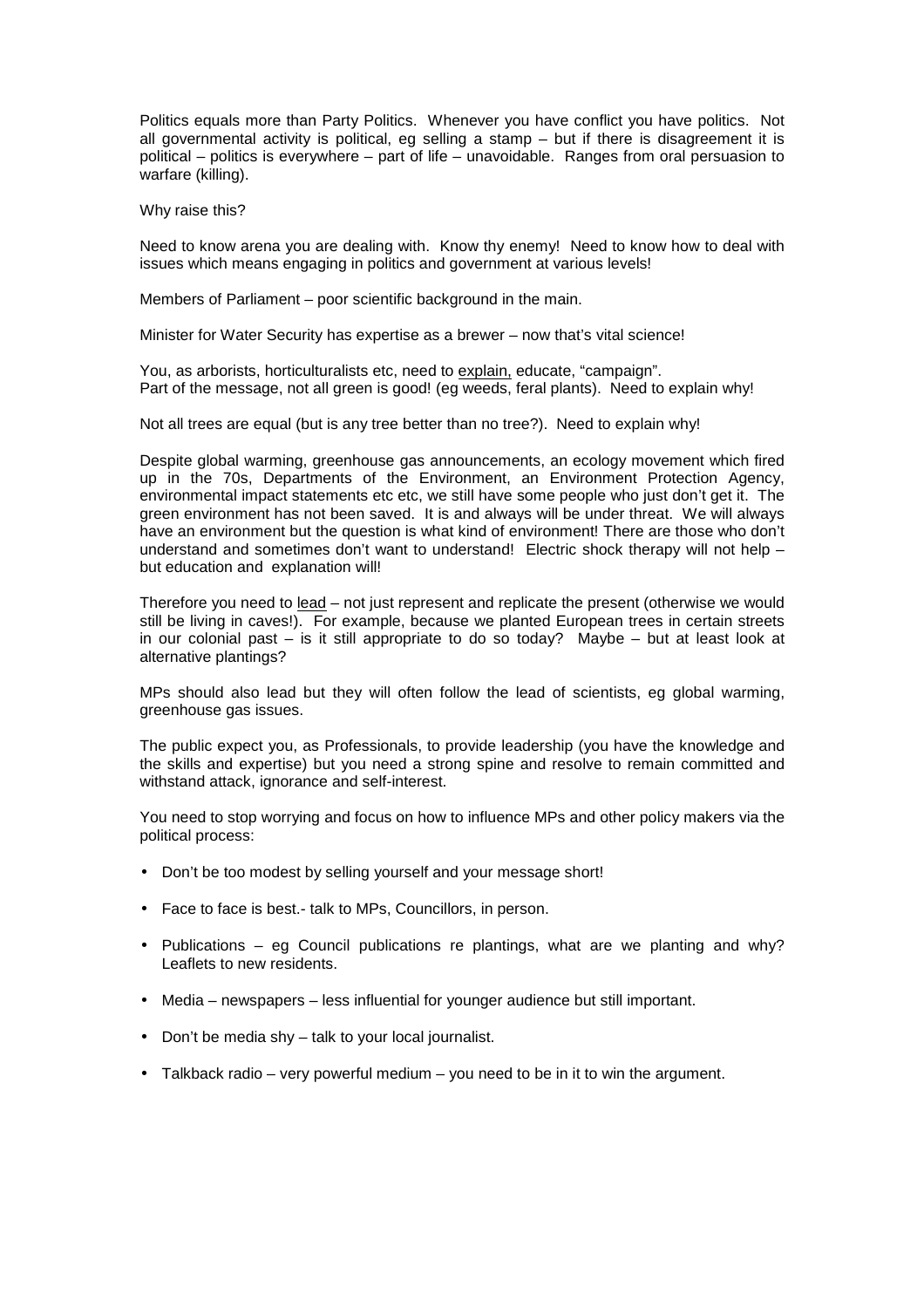- Talk to community groups, school groups. Use tree plantings at schools (any excuse will do), Arbor day, etc
- You will need to show "passion" as well as your scientific/other knowledge and skills. Don't be frightened to show some feeling – what you know and what you do is important.

 "And he gave it for his opinion, that whoever could make two Eucalypts or two Corymbias to grow upon a spot of ground where only one grew before, would deserve better of mankind, and do more essential service to his country than the whole race of politicians put together."

From Voyage to Brobdingnag. With apologies to Jonathan Swift, 1667 – 1745, p 288

- Use Kyoto as part of the urban forest message!
- Use message of street trees and park trees and trees generally amenity, habitat, shade, increased value of properties.

I am an evangelist for the environment! Why?

Our native vegetation has been seriously denuded and degraded. In 200 years and in some states in less than 200 years "we" have cleared much of the land (less than 30% left in the Mount Lofty Ranges) and in many agricultural areas less than 10% is left). This is an appalling record of environmental destruction. Can we address this – not easily – will need major revegetation programs.

We have lost in Adelaide area alone:

- 2 native freshwater fish (locally extinct)
	- Gadopsis marmoratus (River Blackfish) and Mogurnda adspersa (Southern Purplespotted Gudgeon)
- 21 native birds (locally extinct)
- eg Alcedo azurea (Azure Kingfisher) and Ninox connivens (Barking Owl)
- 102 native plants (locally extinct).
	- eg Correa glabra (Rock Correa) and Dipodium roseum (Pink Hyacinth Orchid)

Can street and tree plantings help repair the damage? Can street and tree plantings help save further extinctions of fauna? Probably not in any pure sense.

However, the value is partly as a demonstration effect – shaking off the European cringe factor. This is Australia – we are *unique* in respect of several things – Aboriginal culture, flora and fauna and unique social history! So we have a responsibility to do all we can to protect, preserve and enhance indigenous flora and fauna. My hit parade: indigenous first, natives second, appropriate exotics third.

By planting appropriate indigenous trees, shrubs and grasses 'we' show a commitment to Australian ecology (environment) and to water conservation (yes, some exotics are also water misers) and in so doing encourage the wider populace to follow suit, for example via their back and front yards, where these actions can be beneficial in terms of helping to save threatened bird species, butterflies etc.

Need to explain why we want to rehabilitate creeks – why remove exotics?

Need to explain why we need to manage trees in the urban environment.

I'm not advocating a pure indigenous or native tree planting program but rather a better balance than what we currently have.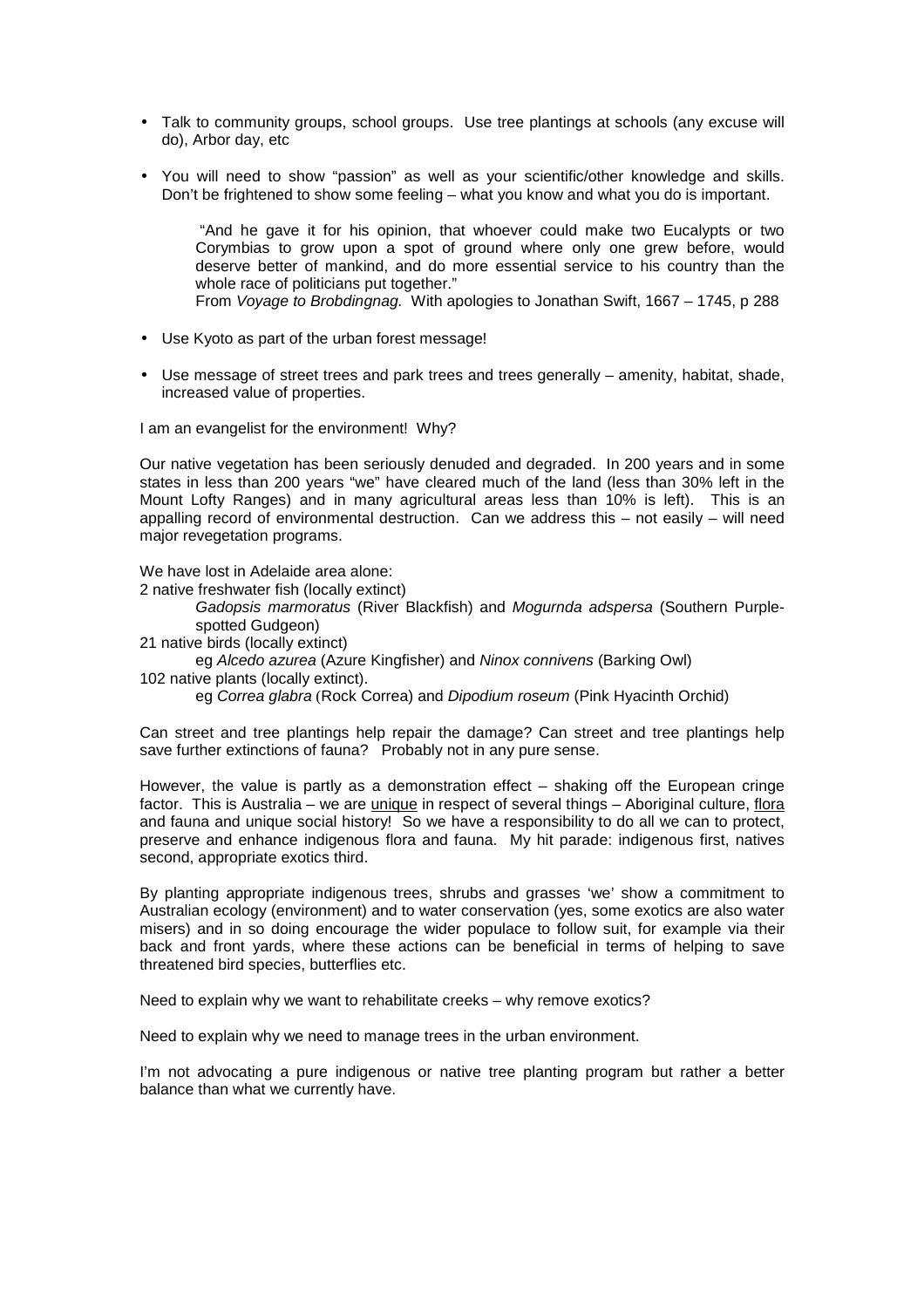We can mix 'n match exotics and natives and indigenous but in some areas, like Adelaide's CBD, we have an exaggerated focus on exotics. Of course exotics can and do play a role in absorbing carbon dioxide so the argument is not about that aspect of the role of a tree.

However, exotic trees generate 'fast food' leaf litter for our creeks and whilst the jury is still out to some extent and yes we can and do sweep streets for leaf litter – why add to the burden of our already heavily degraded urban creeks and rivers? Do we need to be more careful in regard to what we plant and where we plant? But the task again is always explain to the people what you are doing and why!

My initial feeling is that exotic leaf litter in waterways is not likely to be as ecologically desirable as indigenous leaf litter which has been part of the evolutionary process over millions of years. So why compound an already existing problem – the Torrens and other urban waterways struggle now – why give them another ecological headache?

My view is that almost any tree is better than none but some are more appropriate than others! Hence my quest for indigenous plantings!

Trees can't vote but you can and you should take political action in the broad sense of that term beyond mere voting. You can have all the ideas, solutions in the world but you need to translate that into political/governmental action! Otherwise your view remains just that - a view or opinion! My view is that we need to change things for the better!

Ms E – botanist – lovely lady, professional. Last week told me that she only talks to the media if she knows what they'll print (result – little or no media!). We need to work with the media, even if there is a risk of distortion etc. Keep it simple – remember most people don't know much about botany or horticulture! Talk up the benefits!

Darrell N Kraehenbuehl's wonderful but "sad" book on the loss of remnant vegetation in Adelaide highlights vegetation losses because they were not translated into political action – obviously not his fault. The scientific study of trees is important – but it needs to result in an outcome – eg saving remnant vegetation, getting trees planted etc.

Your knowledge and skills need to be translated into governmental action so that it is effective and results in positive change!

You have a triple role: role 1 - scientific/professional; role 2 – "implementer" through your work, eg arborist, horticulturalist, and role 3 - activist! (sometimes a quiet one and often after 5 pm).

South Australia has produced plenty of fine reds over the years but one of the top reds Eucalypt camaldulensis has faced and still faces a challenge especially in the urban environment.

The experience of significant tree law here in South Australia has been mixed.

The Committee which I chaired (Urban Trees Reference Group) was established with representatives from Government, local government, the development industry and a lone MP (me). It reported in 2000. The original intention was to save big River Red Gums (E. camaldulensis) but by the time the Committee reported it had become universal in terms of all big trees (using circumference as the measure of significance).

Initial significant tree protection applied to all trees with a girth of 2.5 metres 1 metre from the ground; later reduced to 2 metre girth 1 metre from ground level.

Some councils wanted to protect smaller trees (1.5 metre trunk circumference) and were able to do so for a while (until 2003) although this measure was resisted by some sections of Government and some private interests. The tree controls have certainly saved some large reds, but smaller trees, eg Eucalyptus microcarpa have suffered, along with other trees with a circumference less than 2 metres.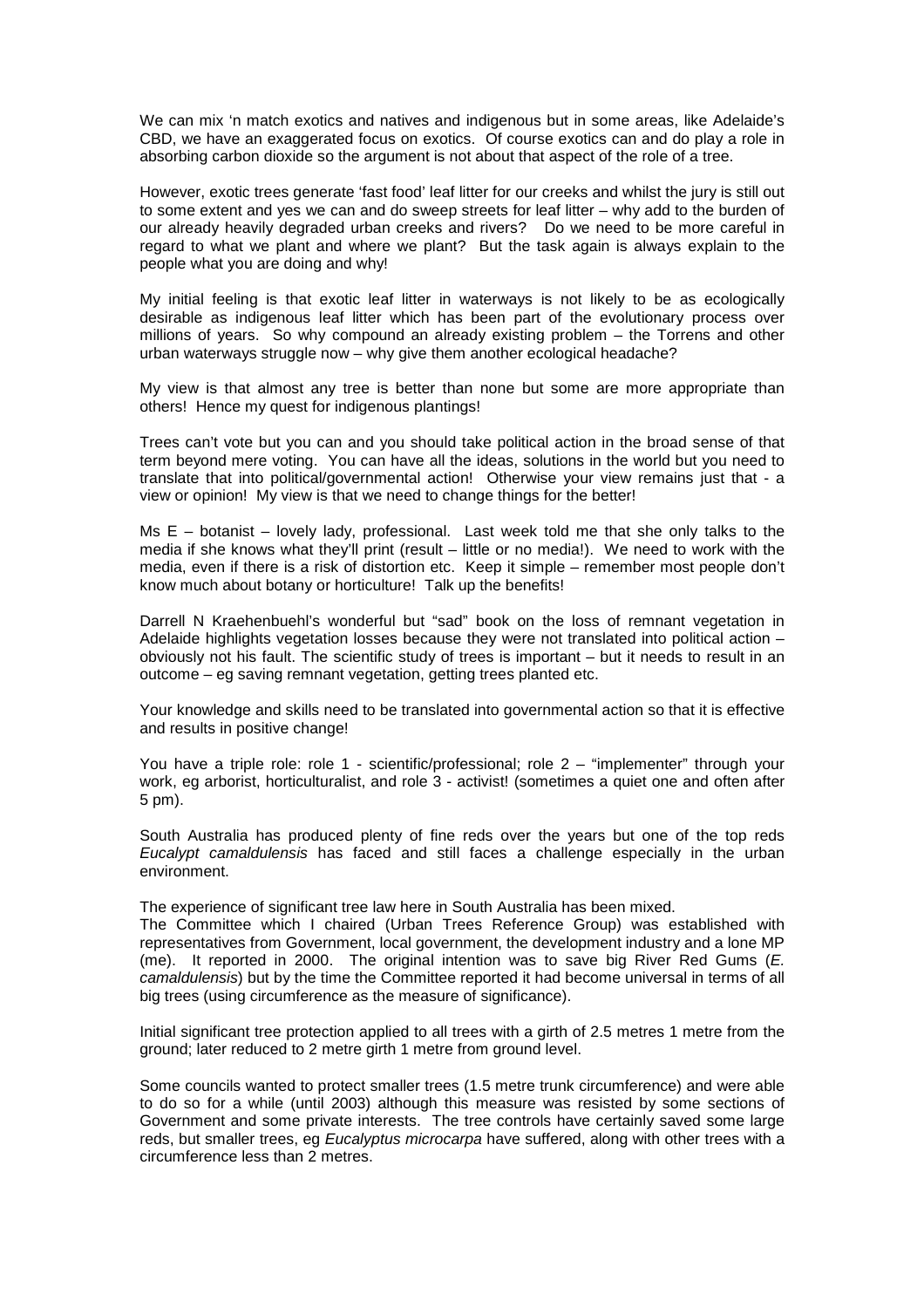How effective has the law been in protecting significant trees? I would argue that the controls have been partially successful, but on a bright note I see some recent evidence of positive gains, even though we still have some commercial and governmental tree vandals out there. Many significant trees are now being saved because of good professional advice and good management including using the pruning option!

Saving significant trees, like planting trees, costs time and money. I would argue that we need to look at the ecological aspects of a tree – a tree is more than just a tree! (As habitat? A "statement" of and commitment to conservation? A means of helping to deal with  $CO<sub>2</sub>$ ? Amenity, ie shade, visual beauty, enhanced property value?)

What we do need is more properly trained and appropriately qualified professionals to help manage the urban forest. The days of guess work are over! This is the age of the managed tree and the managed urban forest, based on science and accumulated experience and skills.

What are some of the problems that need to be addressed? First of all we need to improve the definition of what is meant by significant.

What is "significant" – anyhow? Why limit the definition to size? Is the elephant more significant than the cheetah?

I would argue that we need to go beyond circumference as a measure. Need to look at other attributes – eg ecological.

There have been issues arising out of the significant tree debate regarding indigenous versus native versus exotic, for example Pinus radiata in inner suburbia. There have been (and still are) issues arising from what many would regard as incorrect, ill advised plantings of certain natives and certain exotics - Tasmanian Blue Gum at the door step!

However, as indicated above we are seeing some light at the end of the tunnel in regard to significant tree management! The City of Onkaparinga has "saved" a large river red gum at Aberfoyle Park (Heatherwood Drive) because of skilful pruning and sensible advice from arborists. Recently the City of Onkaparinga set a protective zone around a significant tree in a housing development at Aberfoyle Park based on advice from an arborist

Part of the lesson being learnt is that we need professionals to assess – developers, councils and government agencies need to use qualified arborists!

Mt Barker Council recently had a mega controversy re a significant tree. Once again the tree was saved by pruning, based on the advice of an arborist, although it took a third arborist and an anonymous MP to help tip the scale towards retention.

The State Government is currently seeking to change significant tree protection laws via new legislation in the Parliament.

I also ask when we plant should we be looking at one tree at a time, avenues of trees, or "streets and parks of habitat" ie trees plus other plantings? Do we need "military" style plantings or more random plantings?

Why not plant more native grasses along with shrubs – for reason of amenity and conservation (eg for butterflies).